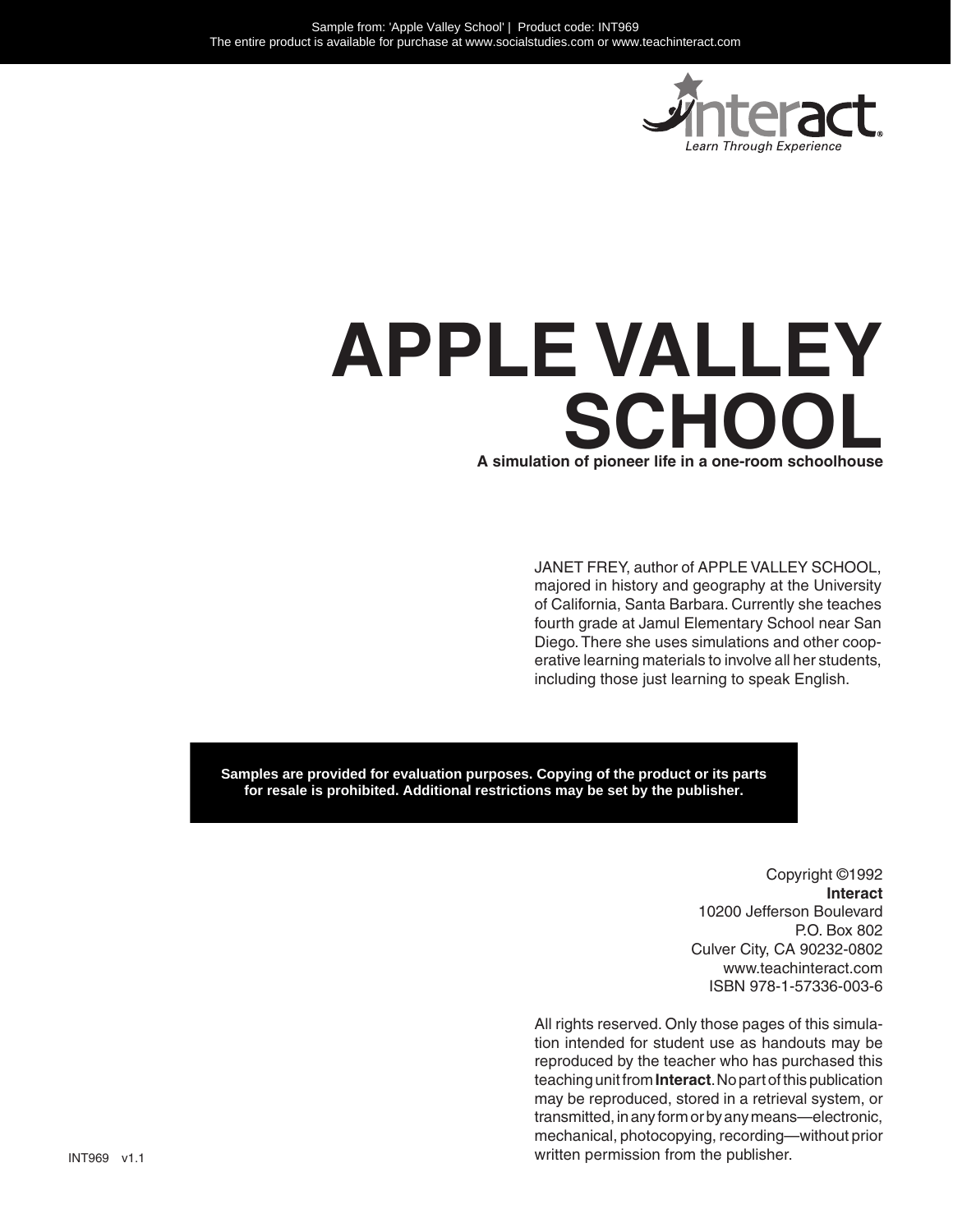# **PURPOSE**

APPLE VALLEY SCHOOL is a simulation which allows students to pretend to go to a one-room schoolhouse in the last half of the 19th century. Students work to earn points in order to graduate from Apple Valley School. One hard-working student graduates at the Top of the Class. A beginning sense of history is developed as they learn about schools of long ago and compare them to today's schools. On their journey toward graduation, students experience the following:

#### *Knowledge*

- 1. The beginnings of the public school system
- 2. A physical description of the one-room schoolhouse
- 3. Life as a student in a one-room school
- 4. Life as a teacher in a one-room school
- 5. Other types of schools c. 1850–1900

#### *Feelings*

- 1. Excitement as they role play life in the past
- 2. Appreciation of a different period of history
- 3. Empathy for students and teachers of the past
- 4. Appreciation of progress made in education

#### *Skills*

- 1. Highlighting main ideas
- 2. Writing diary entries
- 3. Conducting an interview
- 4. Cooperating in a small group to make a poster
- 5. Making decisions about simulated problem situations
- 6. Choosing and completing an extension project

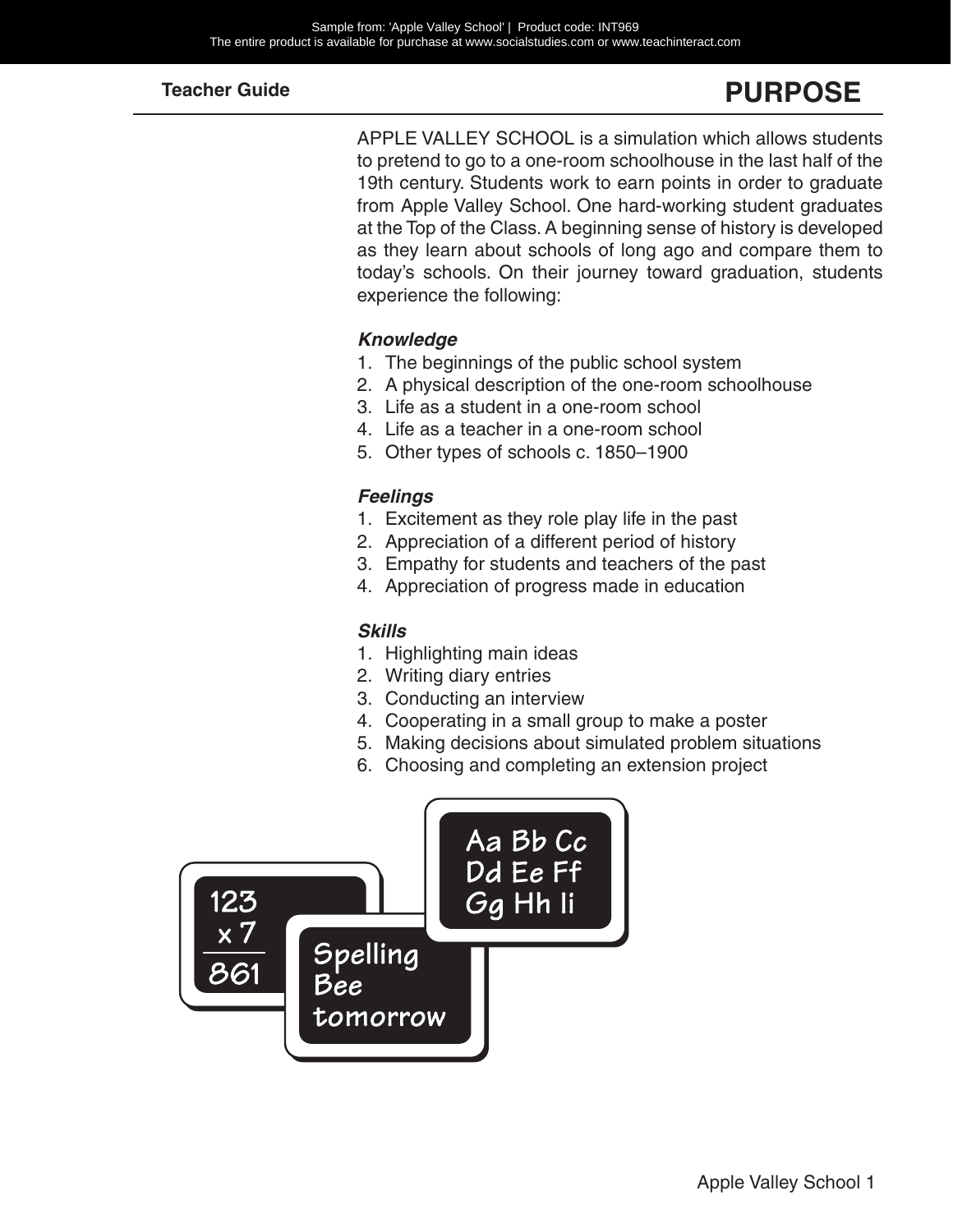# **OVERVIEW**

After coloring and posting on their classroom wall the large APPLE VALLEY map, students begin their journey back in time when they are given a new STUDENT IDENTITY. After they are assigned this new name, age, and family history, they meet with their new family group to create a poster portraying their family members at work and play in their new home.

Apple Valley School 2 While living their new identities from ages four to 19, students attend school in a one-room schoolhouse called Apple Valley School. Students and their pioneer school teacher work together to come up with a list of ways to earn points toward graduation. In order to graduate from Apple Valley School, students need to do many things they normally do in school. They are given points for getting to school on time, for completing and returning homework, and for showing good citizenship. They also earn graduation points by writing DIARY ENTRIES, by making good DECISIONS, by completing CHALLENGE TASKS, by conducting SCHOOL DAYS INTERVIEWS, and by calculating the consequences<br>
of FATE CARDS. (The latter are used to involve boys<br>
and girls in the good and bad things that might<br>
have happened in pioneer schools.)<br>
The simulation concludes with of FATE CARDS. (The latter are used to involve boys and girls in the good and bad things that might

Paypont!

have happened in pioneer schools.)

The simulation concludes with students, parents, and others from your school attending a special graduation ceremony and picnic celebrating your Apple Valley School students' achievements.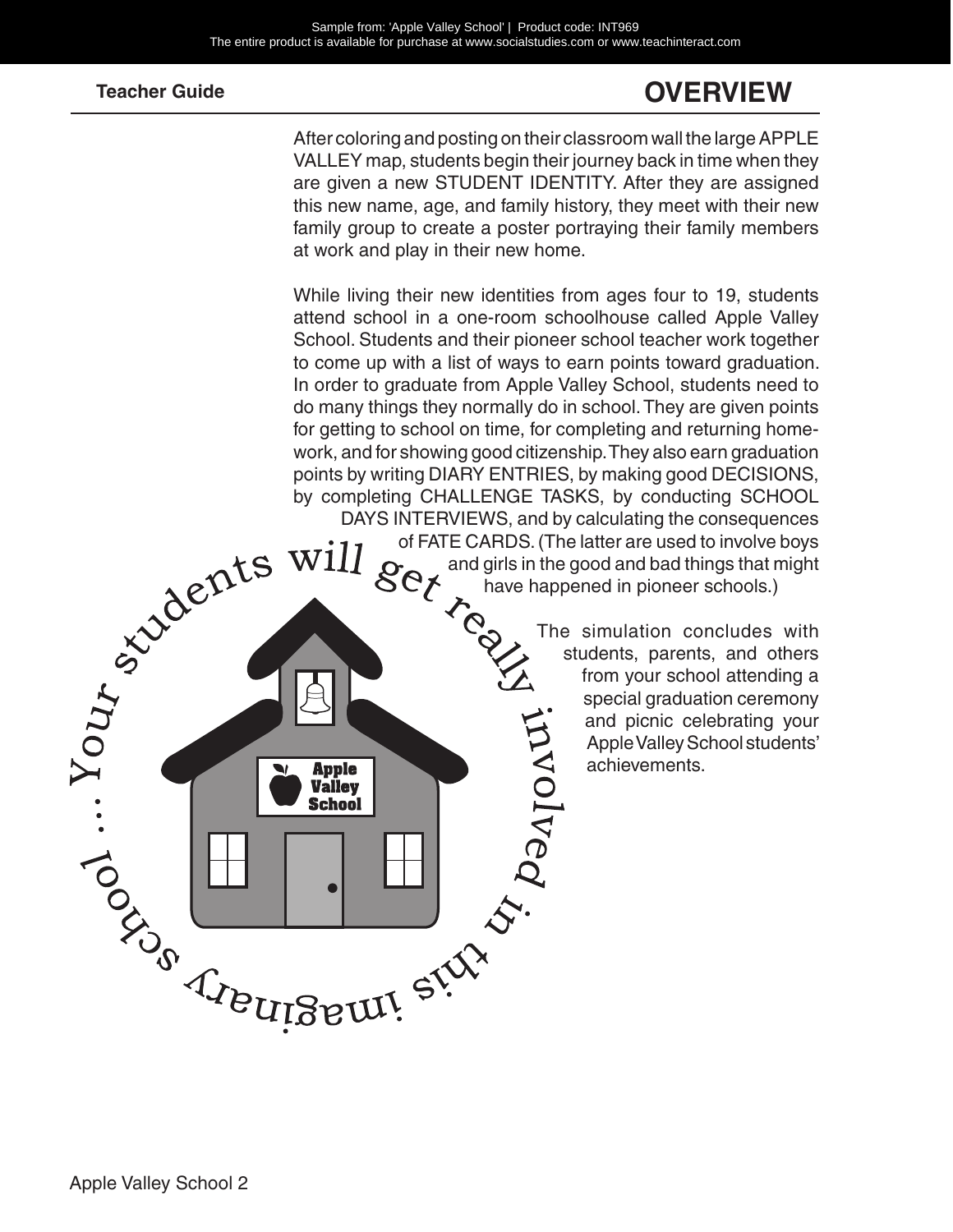# **INITIAL PREPARATION** - 1



*When during the year ... and for how long?*

Before you begin, carefully read the Student Guide, browse through all of this Teacher Guide, and then *carefully* read this Initial Preparation section.

#### **Decisions regarding time**

- 1. This simulation can be done anytime during the school year. Scheduling it for the last few weeks of school, however, has several advantages. The room alterations recommended below are an easy way to get a head start on end-of-the-year room clean up. In addition, the graduation points are an excellent means of classroom control for the hectic last weeks of school. Finally, scheduling students' graduation from APPLE VALLEY SCHOOL on the last day of real school makes an especially memorable culmination to the school year.
- 2. Consider three main time options when designing your APPLE VALLEY SCHOOL unit.
	- The BASIC UNIT TIME CHART on page 8 outlines 10 one-hour lessons that are completely contained within this guide. These lessons focus on the history of the one-room schoolhouse experience.
	- A LITERATURE BASED UNIT TIME CHART on page 21 outlines 10 optional one-hour literature based lessons requiring outside resource materials. These lessons focus on the history of the period and details of pioneer home life.
	- An additional page of TEACHING OPTIONS on pages 31-33 outline optional suggestions for teaching pioneer themes in the areas of math, spelling, music, art, and physical education.
- 3. Study the DAILY LESSON PLANS, OPTIONAL LITERATURE BASED LESSON PLANS, and TEACHING OPTIONS before making your decision. APPLE VALLEY SCHOOL is easily adapted from a daily one-hour lesson to a full day experience.

#### **More than one class in your school?**

- 1. If you have colleagues teaching the same grade level in your school, consider asking them to join you in using this simulation at the same time. All the second grade teachers in the author's school regularly use APPLE VALLEY SCHOOL in the few weeks before the school year ends.
- 2. If you do the above, you will find that you teachers planning together will energize one another. The students will also enjoy trading stories of what happens to them. Finally, the ending graduation and picnic just may become rather spectacular!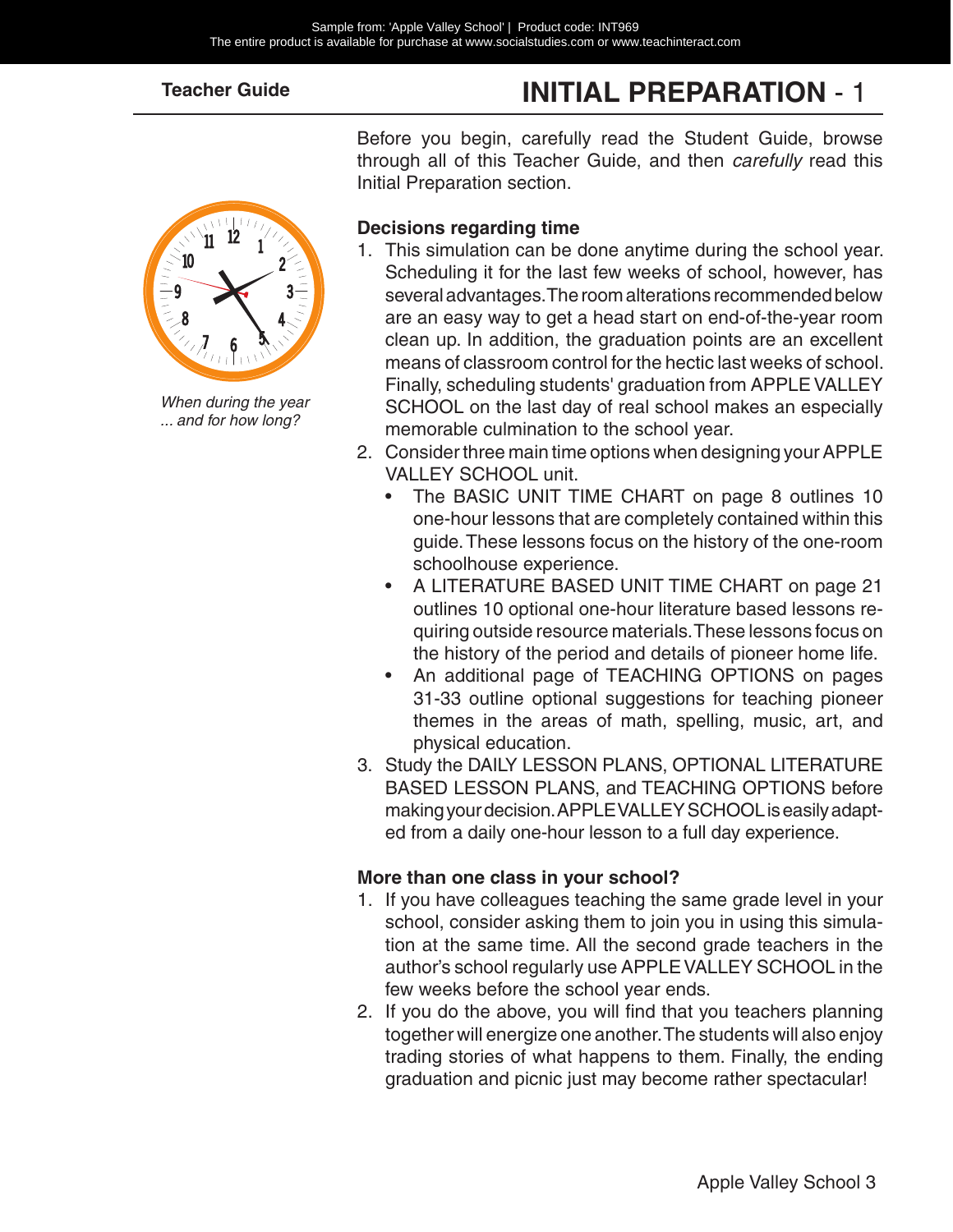# **INITIAL PREPARATION** - 2

#### **Preparing the classroom**

- 1. One or more weeks before beginning, select several capable students to "paint" with colored marking pens the APPLE VAL-LEY MAP included in this kit. Give them several days (hours) to do this task. They'll enjoy getting it ready to post on the wall. As the map comes to life, all students will get excited about starting the simulation.
- 2. Store away as many pieces of modern equipment as possible (projectors, tape recorders, record players, televisions, electric pencil sharpeners, etc.).
- 3. Remove as many decorative items as possible (colorful bulletin boards, posters, maps, etc.). An alphabet, a flag, and a globe should remain in the class—as well as the APPLE VALLEY MAP discussed in #1 above.
- 4. If the simulation is scheduled for the last several weeks of school, collect unnecessary textbooks.
- 5. Move the teacher's desk to the front center of the classroom.
- 6. Arrange student desks in rows facing forward. Seat girls on one side and boys on the other.



7. **Optional:** Place a stool with a dunce cap on it in a corner.

8. **Optional:** Provide students with individual chalkboards or slates to do some work on to emphasize scarcity of paper. Appropriate slates may be purchased from commercial vendors. Students can also make their own slates by painting a heavy piece of cardboard or plywood with blackboard paint. A frame can be made by edging the board with masking tape or narrow strips of wood.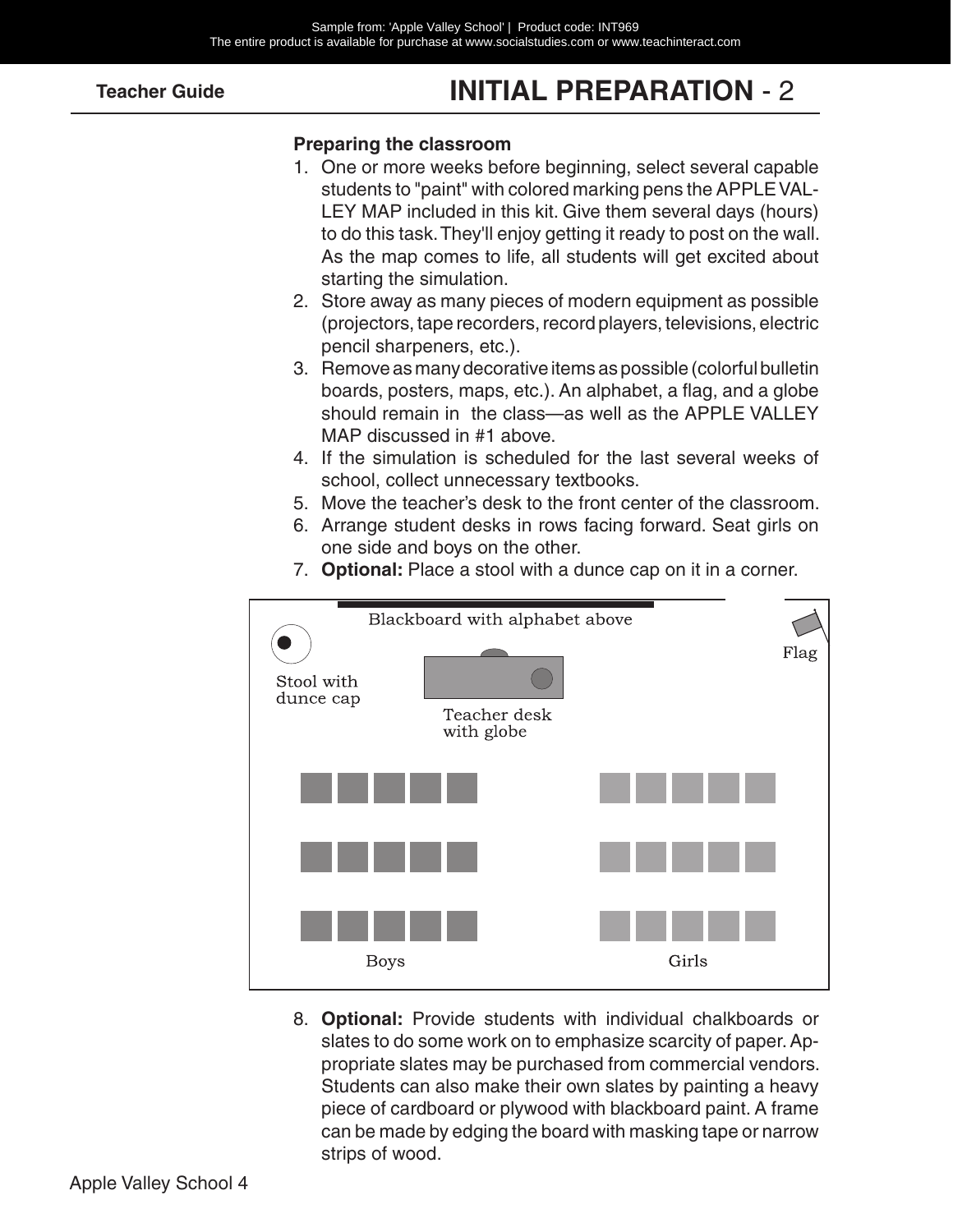# **INITIAL PREPARATION** - 3

#### **Teacher preparation**

1. Generate your own pioneer school teacher identity by changing your own name, age, family history. For authenticity, you might choose a name and background of an actual teacher from the historical records of your area. If this type of information is unavailable, invent your own past. Add plenty of detail and drama as you tell your students your "life story."





#### **Sample teacher identity:**

Miss Flora White was born in Cave City, Kentucky, the oldest of a family of seven children. Her mother and father were poor farmers who moved west in search of better land. Flora's mother was kidnapped by Indians on the journey west, leaving 13-year-old Flora to act as mother for the large family. At age 17 Flora became engaged to Johnny Pritchart, a neighboring farmer. Before they could marry, however, Johnny was killed in battle during the Mexican War. Flora was heartbroken and vowed that she would never marry. She raised her younger brothers and sisters and then decided to teach school because of her love for children. She is now 35 years old and lives with her brother, Tom, and his family. Flora knows that if she ever decided to marry, she would have to give up her teaching job since the school board has rules against married teachers.

2. Dress in a period costume for at least the first and last days of the simulation. If you are female, your wearing a simple bonnet, an apron, and a skirt will help children make the transition to the past.



*Place what you duplicated in separate folders so that they will be readily available for you when you need them.*

**Duplication** Make copies of the following pages at the end of this Teacher Guide. (The number of copies to make is indicated in parentheses.)

- 1. STUDENT IDENTITIES (1 copy per student)
- 2. STUDENT ID sheets (half a class set run off on heavy paper. Cut apart so that each student will have one ID half-sheet. You, the student, or an aide can fill out each "ID tag" and attach the string or twine so that the student can wear it—at least at the beginning of the simulation)
- 3. PARENT LETTER (1 copy per student)
- 4. GRADUATION POINTS (Copy 40 on colored paper. Cut apart and separate into like denominations. You may need to copy more if you have an industrious class that earns many points.)
- 5. SAMPLE DIARY ENTRIES (1 copy per student)
- 6. FATE CARDS (Make one copy of each page, mount on oaktag or cardboard, possibly laminate, and cut apart. You and/or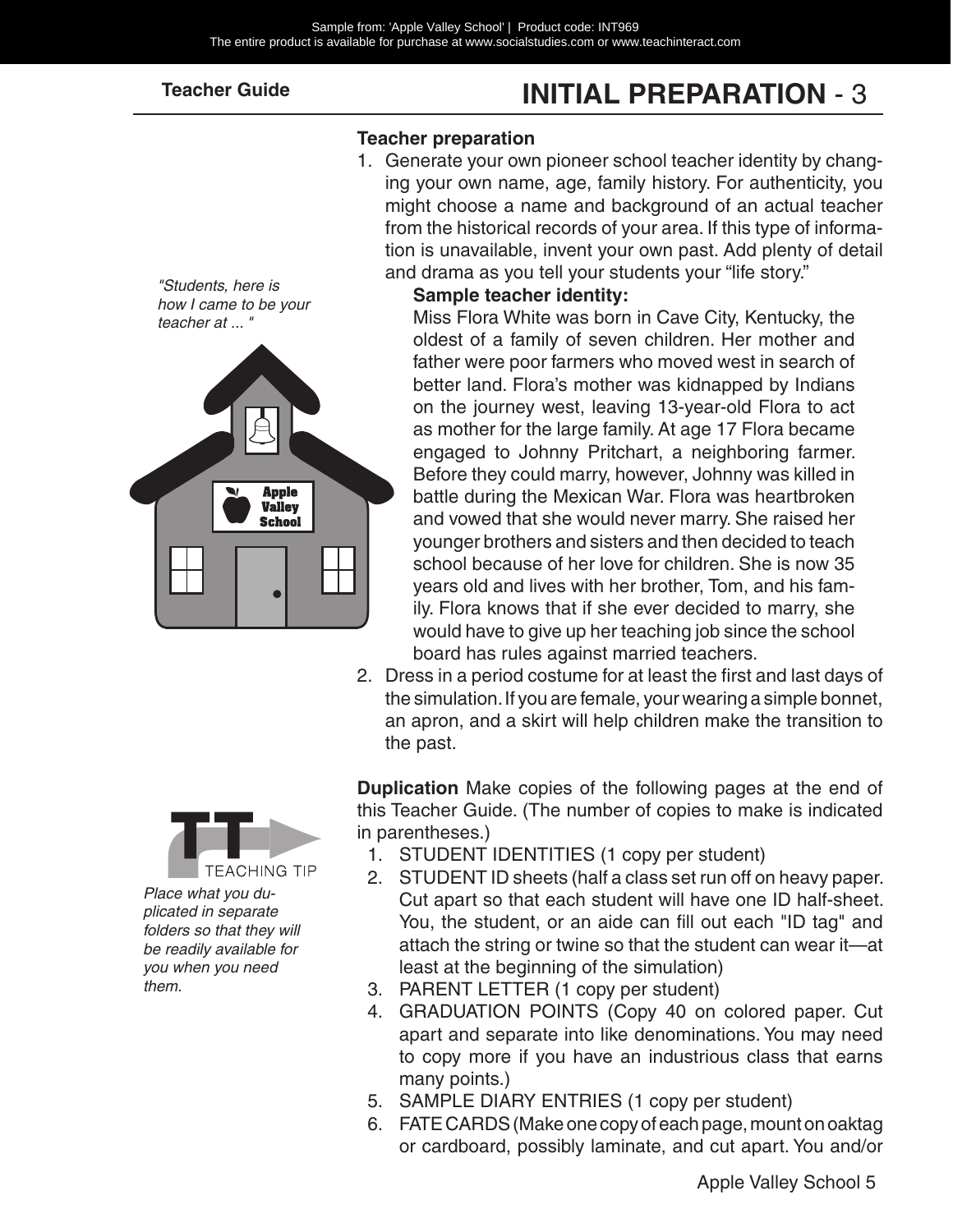# **INITIAL PREPARATION** - 4

your students may create additional FATE CARDS later on in the simulation, if desired.)

- 7. CHALLENGE TASKS (1 copy per student)
- 8. SCHOOL DAYS INTERVIEW (1 copy per student)
- 9. RULES FOR TEACHERS/RULES FOR STUDENTS (1 copy per student)
- 10. GRADUATION CERTIFICATE (1 copy per student) Copies in tan or goldenrod give a nice appearance of aging.

For the optional LITERATURE BASED UNIT, duplicate the following materials:

- 1. TRAVELING TRUNK (1 copy per student)
- 2. MAP OF WESTWARD MOVEMENT (1 copy per student)

#### **Optional Field Trip**

1. If an historical schoolhouse is nearby that is available for field trips, you may opt to take your students and extend the simulation for another day or two. Contact local historical societies or historical parks for information in your area.

#### **Establishing student identities**

- 1. Thirty-two STUDENT IDENTITIES are provided with names, ages, and brief family histories. (See pages 39-41.)
- 2. You will assign each child in your class a role to play during the simulation in one of three ways.
	- a. Assign roles randomly or make careful judgments about who should play which role.
	- b. If you wish to personalize student identities to reflect local history or ethnic groups, create a set of family names and backgrounds using the blank STUDENT ID half-sheets.
	- c. For older students who need a challenge, let them create their own identities for the simulation based on the parameters you specify. You might read several of the ready-made STUDENT IDENTITIES to the children as samples before they create their own.
- 2. For smaller class sizes you may eliminate any of the families or children listed.
- 3. Children are not assigned to play the roles of parents or siblings who are not attending school. This information is provided as background material for children to draw upon as they speculate on what their family life would have been like. The children may, of course, refer to these family members during discussions and when writing diary entries.
- 4. Children should be encouraged to hypothesize the economic situation of their family from the other information given in the family profiles.



*Consider involving an education columnist from your local newspaper or TV station. You can generate considerable publicity for your school and the cause of helping the image of public education by contacting the media if you feel your students' simulation experience is going well. Students love to see themselves in print or in photos. Many users of Interact simulations have made local evening TV shows!*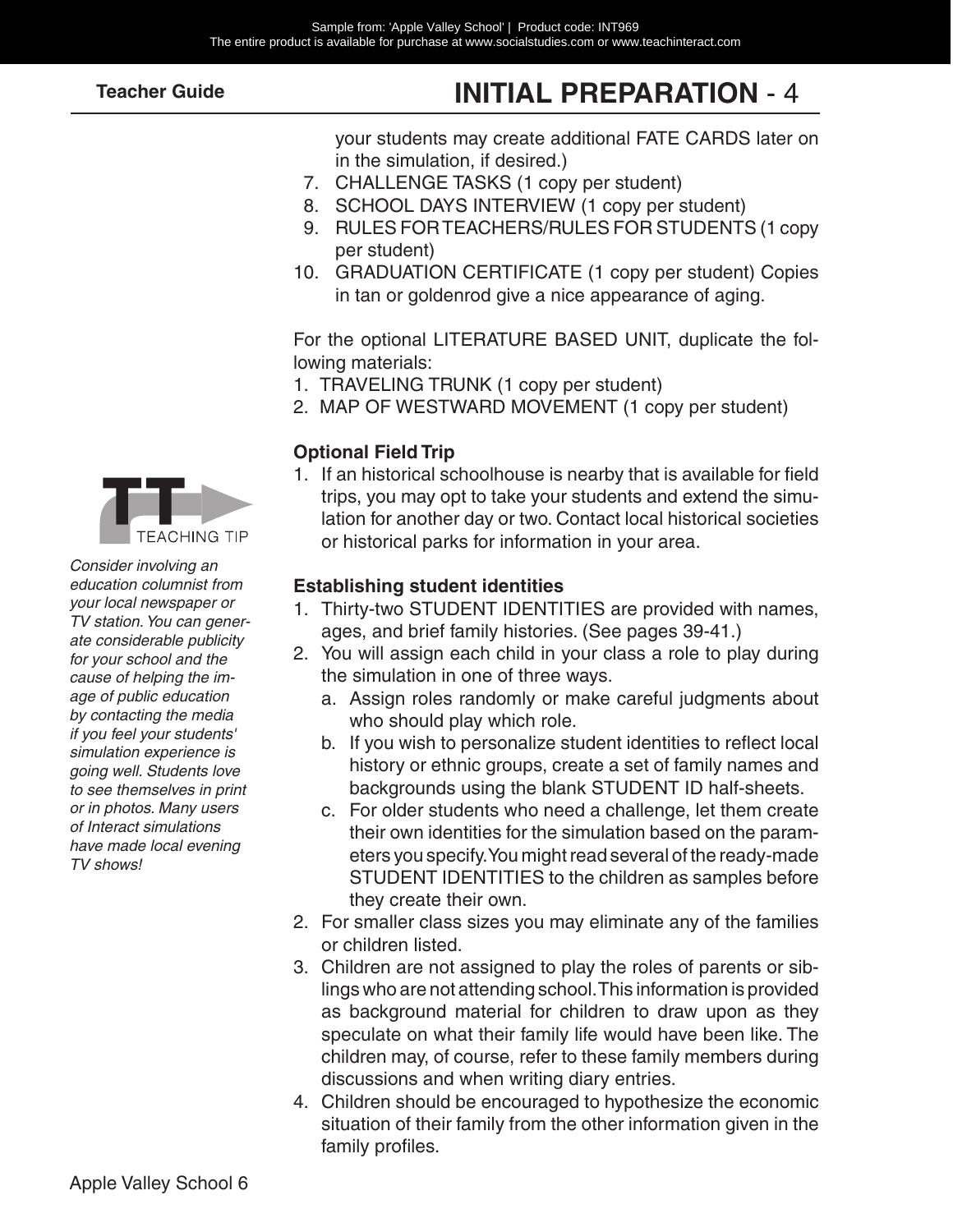# **INITIAL PREPARATION** - 5

5. Assign roles randomly or with specific goals in mind. When assigning roles, use this opportunity to give a student a particularly challenging "life experience." For example, a child in your class who is the youngest in a large family might be assigned the role of George Baker Jr. who is the oldest of a family of seven! A large family might also be a good choice for an only child.

#### **Establishing graduation point system**

- 1. Students can earn or lose graduation points in three basic ways:
	- a. **By following normal school standards** of work completion and citizenship. Tailor such standards to fit the needs of your individual classroom.

#### **Sample:**

- Arriving at school on time  $+5$  points
- Completing homework on time  $+5$  points
	- Being a good citizen  $+10$  points
		-
- Getting a perfect spelling test  $+25$  points
- Keeping hands and face clean  $+5$  points *(This one comes from an old list of school rules)*
	- Being tardy to school  $-5$  points
- Talking out − 10 points
- Fighting − 25 points

These classroom ways of earning points should be posted on the chalkboard for the duration of the simulation. Individual students may have suggestions for behaviors which should be rewarded with points or punished with the subtraction of points. Many of these suggestions make excellent additions to your point system.

- b. **By completing CHALLENGE TASKS** at home or in school. Refer to list of CHALLENGE TASKS which should be available to each child. Point awards are up to you and will most likely vary by the amount of time and effort the project took.
- c. **By choosing FATE CARDS** which tell of good and bad things that might have happened to boys and girls in pioneer schools and specifies if points are to be added or subtracted.
- 2. Hold students responsible for keeping track of their own graduation points. Either give each student an envelope or help them make their own. (Encourage them to decorate it.) As they receive graduation points, have them carefully keep them in these envelopes so they can keep track of their totals and compare them with others. Thus, they will be practicing addition and subtraction skills during the course of the simulation.



*I was surprised to find my students fascinated by the idea of punishments. Guide students away from extensive lists of punishments, though, since students are not so excited that they actually have to subtract points!*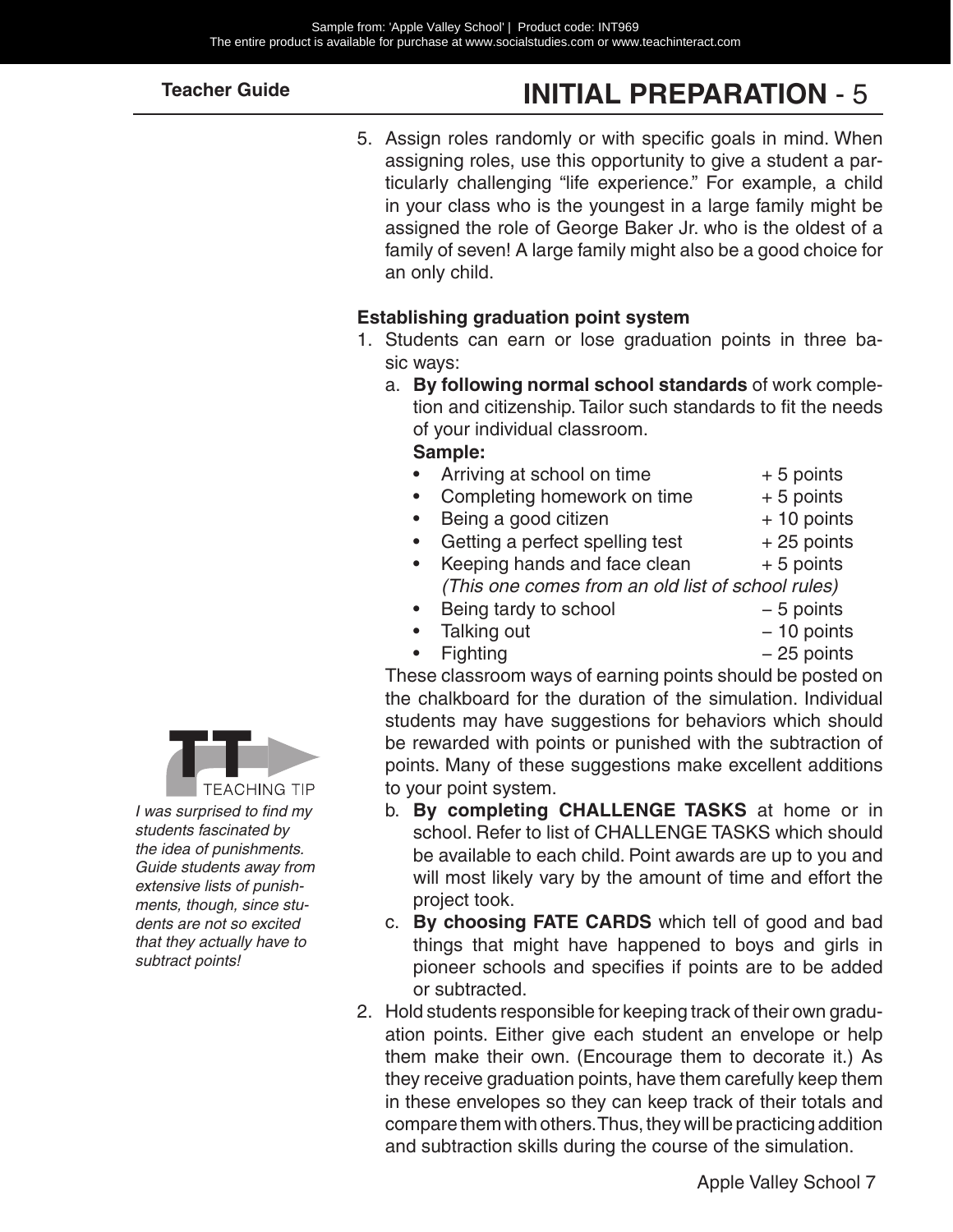### **HOURLY TEACHING DIRECTIONS** - 1

# **BASIC UNIT TIME CHART**

(Intended as an example of about one hour lesson per day. Alter as desired.)

| Put up large APPLE<br><b>VALLEY MAP</b><br>Introduce<br><b>Student Guide</b><br><b>Establish Student</b><br><b>Identities</b><br>Organize family<br>groups                                                                | Explain rules for<br>earning graduation<br>points<br>Develop point<br>system for class<br>work and behavior<br>Complete<br><b>DIARY ENTRY 1</b>                      | Award attendance<br>and homework<br>points<br>Begin reading<br><b>BACKGROUND</b><br><b>ESSAY</b><br>Practice highlighting<br>Draw 4 pictures to<br>show seasons of               | List things found in<br>today's classroom.<br>Cross out things un-<br>available long ago.<br>Continue reading<br><b>BACKGROUND</b><br><b>ESSAY</b><br><b>Introduce FATE</b> | Continue reading<br><b>BACKGROUND ESSAY</b><br>Introduce<br><b>CHALLENGE</b><br>TASKS; choose<br>one to complete<br>in class<br>Optional: Walking<br>historical tour of      |
|---------------------------------------------------------------------------------------------------------------------------------------------------------------------------------------------------------------------------|----------------------------------------------------------------------------------------------------------------------------------------------------------------------|----------------------------------------------------------------------------------------------------------------------------------------------------------------------------------|-----------------------------------------------------------------------------------------------------------------------------------------------------------------------------|------------------------------------------------------------------------------------------------------------------------------------------------------------------------------|
| Create family<br>poster                                                                                                                                                                                                   | Award citizenship<br>points<br>$\bf{2}$                                                                                                                              | school attendance<br>3                                                                                                                                                           | <b>CARDS</b><br>4                                                                                                                                                           | your school.<br>5<br><b>FATE CARD</b>                                                                                                                                        |
| Attendance and<br>homework points<br>Continue reading<br><b>BACKGROUND</b><br>ESSAY<br><b>Choose FATE</b><br>CARD<br><b>Complete DIARY</b><br>ENTRY 2<br>Prepare for SCHOOL<br><b>DAYS INTERVIEW</b><br>Award citizenship | Continue reading<br><b>BACKGROUND</b><br><b>ESSAY</b><br>Work on<br><b>CHALLENGE</b><br><b>TASK</b><br>Present completed<br><b>CHALLENGE</b><br><b>TASK to class</b> | Do DECISION 1<br>and calculate<br>consequences<br><b>Read Early</b><br><b>Education of Girls</b><br>Debate different<br>treatment of girls<br><b>Choose FATE</b><br><b>CARDS</b> | Do DECISION 2<br>and calculate<br>consequences<br>Conclude reading<br><b>BACKGROUND</b><br><b>ESSAY</b><br>Make posters<br>advertising<br>favorite school                   | Write and share<br><b>DIARY ENTRY 3</b><br><b>Total graduation</b><br>points and declare<br>Top of the Class<br>winner<br>Graduation cere-<br>mony and picnic<br>celebration |
| h<br>points                                                                                                                                                                                                               |                                                                                                                                                                      | 8                                                                                                                                                                                | 9                                                                                                                                                                           | 10                                                                                                                                                                           |

#### **Hour 1**

#### **Materials**

- *I was very dramatic in my school marm role. Imagine my principal's surprise when she opened the door to bring unexpected visitors to my class and found me in complete pioneer outfit costume, lecturing to my children in a shrill voice and smacking their desks with a yardstick! It took a few moments to remember it was a simulation.*
- 1. The large wall map of APPLE VALLEY (has been colored and possibly laminated)
- 2. Class set of Student Guides
- 3. STUDENT IDENTITIES
- 4. One class set of name tags
- 5. One tag board or large piece of butcher paper for each family
- 6. Crayons and/or marking pens

#### **Procedures**

1. Dressed in costume, if possible, introduce yourself to your students: Give your pioneer schoolteacher name, age, and family history. *Be dramatic!*

Apple Valley School 8